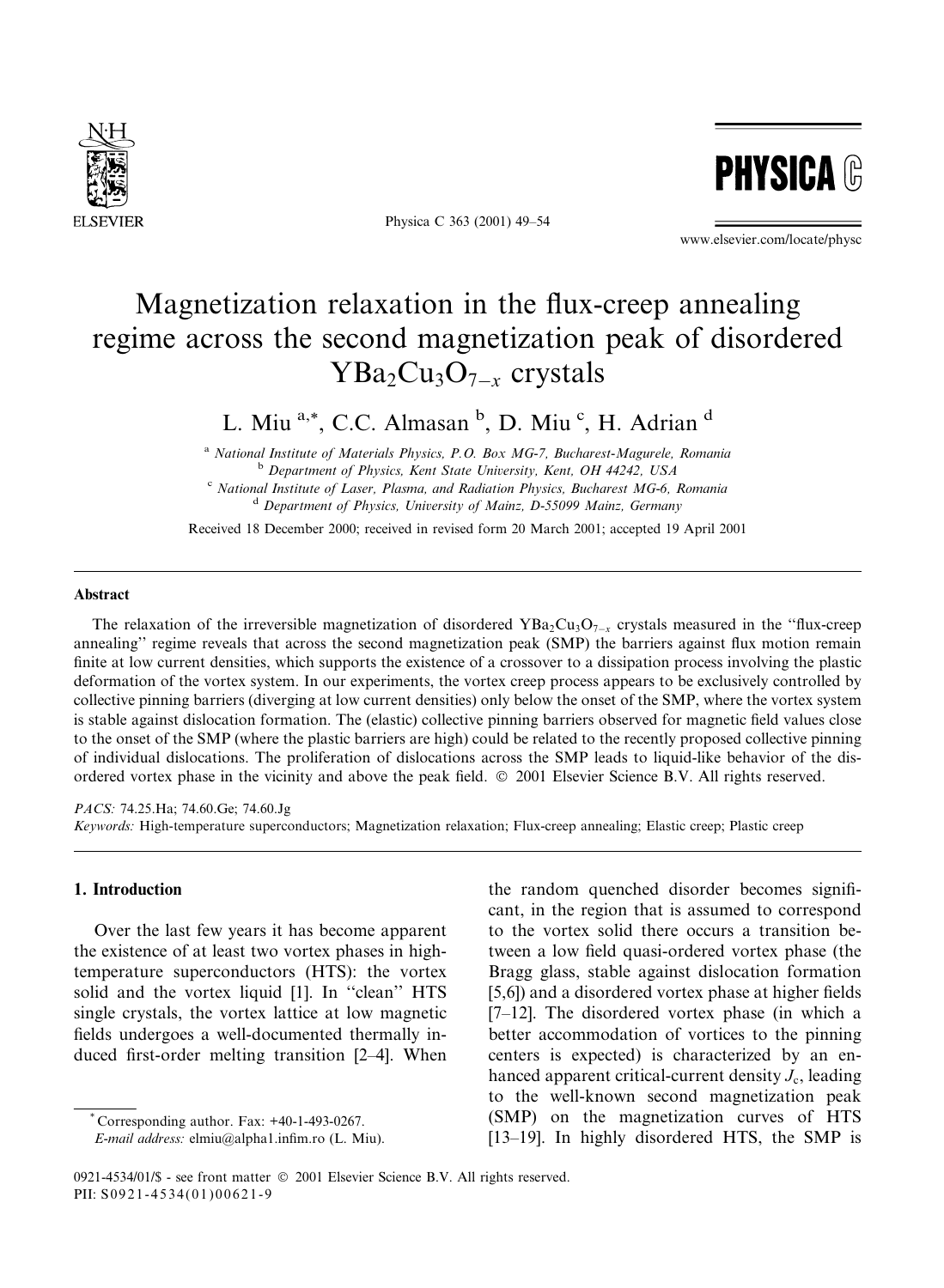observed up to very close to the critical temperature  $T_c$ , and the peak field is shifted to lower values [20].

The dynamic behavior of the disordered vortex phase above the onset of the SMP is still unclear. This could behave as an elastic vortex glass, where the pinning barriers diverge when the current density  $J \rightarrow 0$ , and, consequently, the linear electrical resistivity vanishes. The collective pinning theory [21] gives for  $J \ll J_c$  an elastic barrier  $\alpha (J_c/J)^{\mu}$ , with the collective pinning exponent  $\mu > 0$ . In this case, one should expect a thermally induced elastic vortex glass-vortex liquid transition [22] in the vicinity of the irreversibility line, as often reported for disordered HTS, based on the scaling of the current-voltage characteristics in agreement with the vortex-glass transition theory [23–26]. Alternatively, the dissipation processes involving the plastic deformation of the vortex system can be dominant. This was first reported in Ref. [27], for  $YBa<sub>2</sub>Cu<sub>3</sub>O<sub>7-x</sub> (Y:123)$  single crystals, and appears to be a general behavior [28–30].

A large amount of plastic vortex creep, characterized by non-diverging barriers, would be in conflict with the existence of a thermally induced elastic vortex glass-vortex liquid transition (predicting zero linear resistivity in the limit  $J \rightarrow 0$  for any temperature  $T$  below the glass temperature) located well above the onset of the SMP [31].

In this work, we address the above issue through magnetization relaxation experiments at low  $J$  levels. The  $J$  dependence of the pinning barriers involved in the dissipation process is given by the activation energy  $U(J)$  in the relaxation of the irreversible magnetization  $M_{irr}$ , if the extrinsic contribution to  $U(J)$  is small. We analyzed the magnetization relaxation in the flux-creep annealing regime [32] across the SMP of highly disordered Y:123 crystals. Our results suggest that the creep process can be exclusively controlled by collective pinning barriers (diverging for  $J \rightarrow 0$ ) only below the onset of the SMP, where the vortex system is stable against dislocation formation.

#### 2. Experimental results and discussion

Single-grain fully oxygenated Y:123 specimens were cut from a bulk material obtained by melt texturing, containing  $\approx 15\%$  Y<sub>2</sub>BaCuO<sub>5</sub> precipitates. The samples, similar to those investigated in Ref. [33],  $\frac{1}{1}$  are suitable for flux-creep annealing experiments, since the effect of the surface barriers is small, not very close to the irreversibility line. The presented results are for a  $3 \times 3 \times 1.5$  mm<sup>3</sup> crystal (with the smaller dimension along the crystallographic c axis), having  $T_c \approx 91$  K and a magnetically determined transition width of  $\approx 0.5$ K. The in-plane electrical resistivity at  $T = 95$  K is relatively high ( $\approx 0.8$  m $\Omega$  cm), due to the presence of quenched point disorder, growth defects,  $Y_2BaCuO<sub>5</sub>$  precipitates, and randomly oriented twin boundary structures.

The magnetization  $M$  was measured using a Quantum Design SQUID magnetometer, with the external magnetic field  $H$  oriented along the  $c$  axis. The sample was first cooled in  $H = 0$  from above  $T_c$  up to a certain temperature  $T_A$ , and then H was applied. In our flux-creep annealing experiments, the sample was warmed up to a temperature  $T_{\rm B}$ , and then cooled back to  $T_A$ , where  $M(t)$  was measured. The thermal cycle took 15–25 min, and the relaxation time t was considered to be zero at the moment when the magnet charging was finished. The procedure was repeated for a higher  $T_B$ (which was increased with a step of  $0.3$  K) after the sample was heated up to  $T > T_c$ .  $T_A$  was stabilized with an accuracy of  $\approx$ 5 mK.

 $M_{irr}(H, T_A)$  was extracted from the magnetic hysteresis curves  $M(H, T_A)$  by the standard procedure [34]. As a rule, the first data point on the  $M(t)$  and  $M(H)$  curves was taken  $t_1 = 100$  s after  $H$  was applied, to avoid the influence of flux redistribution in the initial stage of the relaxation process [35].  $M_{irr}(t)$  is the measured  $M(t)$  curve shifted by  $M_{irr}(t_1) - M(t_1)$ .

 $M_{irr}(H)$  at  $T = 80, 82.5,$  and 85 K, revealing the increase of  $|M_{irr}|$  between the onset field  $H_{on}$  and the peak field  $H<sub>n</sub>$ , is shown in Fig. 1. The flux-creep annealing procedure was applied for  $H > H_{on}$ , at  $T_A = 75$  and 80 K. The results are very similar, and below are presented those obtained across the

<sup>&</sup>lt;sup>1</sup> The Y-123 crystals investigated by us were grown by C. Beduz at the Institute of Cryogenics, Southampton.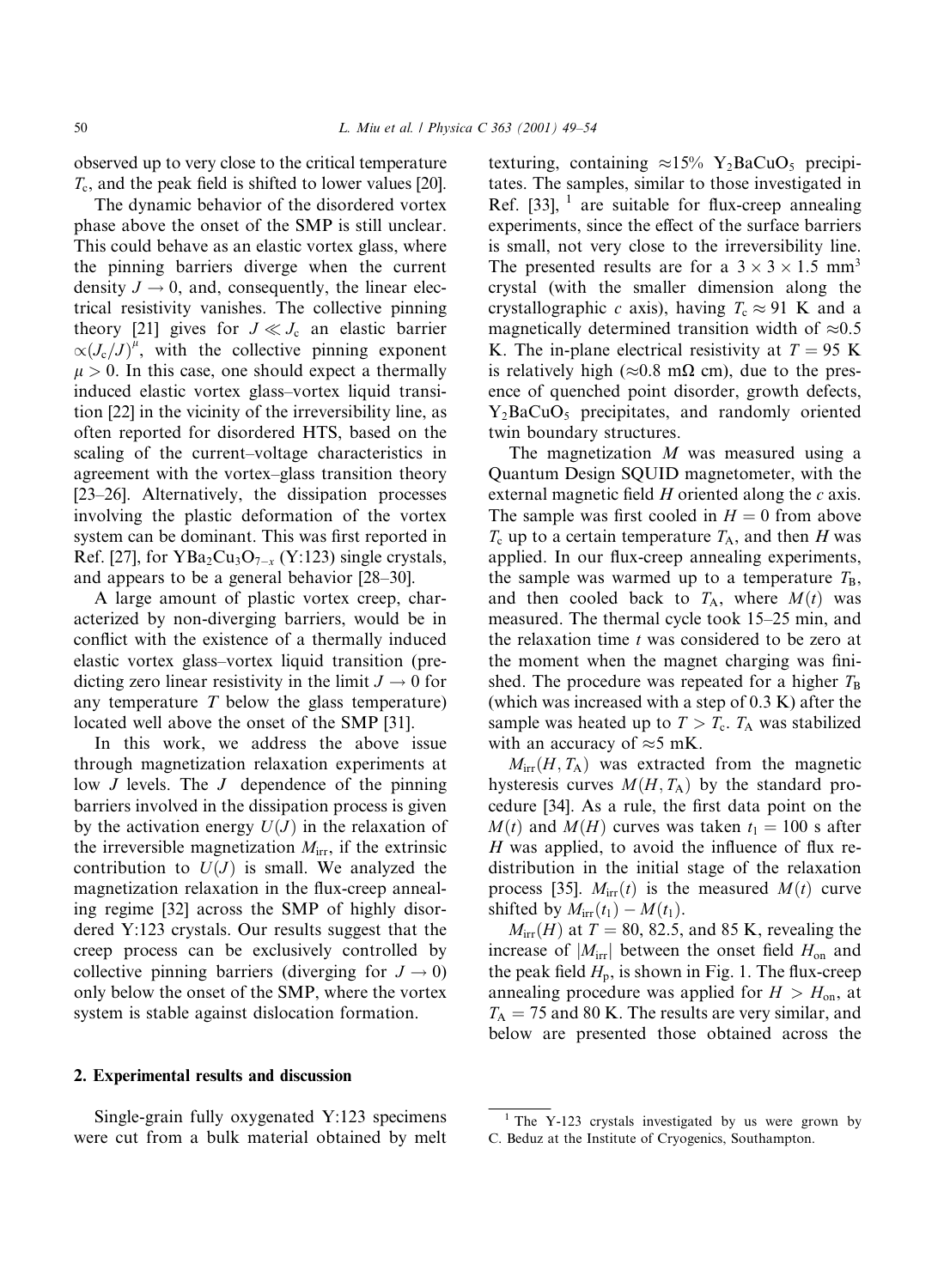

Fig. 1. Magnetic field  $H$  dependence of the irreversible magnetization  $M_{irr}$  of highly disordered YBa<sub>2</sub>Cu<sub>3</sub>O<sub>7-x</sub> (Y:123) crystals, revealing the appearance of the SMP at high temperatures T. The onset field  $H_{on}$  and the peak filed  $H_p$  are indicated by arrows, as well as the  $H$  values for which the flux-creep annealing experiments were performed.

SMP at  $T_A = 80$  K ( $H = 3, 5, 8,$  and 10 kOe), with  $T_{\rm B} \leqslant 82.1$  K.

The annealing temperature  $T_B$  is limited by several factors, such as the T stability at  $T_A$  (in the case of very low relaxation rates), some possible history effects (due to the  $H_p(T)$  variation, for example), and by the influence of the surface barriers close to the irreversibility line. We first investigated the variation of an activation energy  $U_0$  determined at moderate relaxation levels as  $-T d \ln (|M_{irr}|)/d \ln (t)$  with the magnetic induction  $B \approx H + 4\pi M(1 - D)$  (where  $D \approx 0.64$  is the demagnetization factor), for  $T = 77.5$ , 80, and 82.5 K, and  $B \le 1.5$  T. No qualitative change in the  $U_0(B)$  dependence was observed, which rules out a significant contribution of the surface barriers for  $T_{\rm B} \leqslant 82.5$  K.

The relaxation of  $M_{irr}$  at  $T_A$ , without flux-creep annealing, is illustrated in Fig. 2. In logarithmic scales, a straight line can fit the data. With the



Fig. 2. Absolute value of the irreversible magnetization  $|M_{irr}|$  at moderate relaxation levels vs. time t in a log-log plot at  $T_A = 80$ K, for the  $H$  values across the SMP indicated in Fig. 1. In double logarithmic scales, a straight line can fit the data.

general equation  $U(J) = T \ln(t/\tau)$  [34] (where  $\tau$ is the "effective" hopping attempt time) and  $J \propto$  $|M_{irr}|$ , this shows that  $U(J)$  obeys the logarithmic model,  $U(J) = U_0 \ln(J_c/J)$  [36]. The linear fit gives  $U_0$  (8 kOe, 80 K) = 1040 K, for example.

In the case of a relaxation curve obtained after flux-creep annealing at  $T_B$ , the "equivalent relaxation time at  $T_A$ "  $t_{eq}$  can be correctly determined if  $U(J)$  remains essentially the same at lower J, by assuming the continuity of the magnetization data [34]. However, as can be seen in Fig. 3(a), when  $J$ is lowered, the relaxation of  $M_{irr}$  becomes faster than that predicted by the linear fit of the  $M_{irr}(t)$ data at moderate relaxation levels in the representation from Fig. 2, if H is higher than  $H_p$ . For H close to  $H_{\text{on}}$  (Fig. 3(b)), by decreasing J, the relaxation of  $M_{irr}$  is first slower than that predicted by the linear fit from Fig. 2, and then becomes faster than it. Similar results are obtained when the fit of  $M_{irr}(t)$  with the interpolation formula from the collective pinning theory [34] is used. This supports the occurrence of a crossover from elastic creep to a creep process involving the plastic vortex deformation  $[27-30]$ .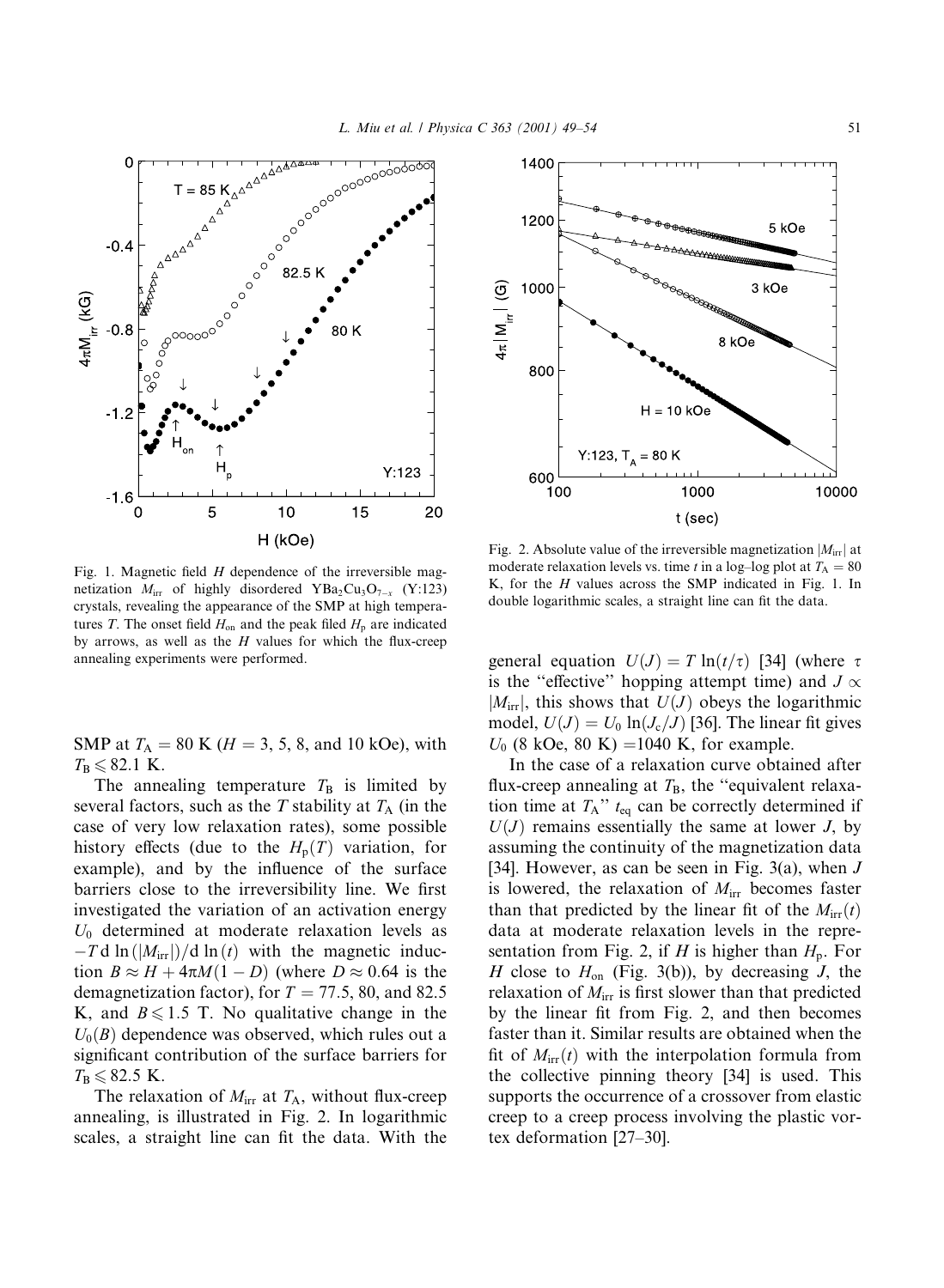

Fig. 3.  $|M_{irr}|$  measured at  $T_A = 80$  K after flux-creep annealing at a temperature  $T_B$  vs. the "equivalent relaxation time at  $T_A$ ",  $t_{eq} = t + t_0$ . The offset time  $t_0$  was determined by assuming the continuity of the magnetization data. The relaxation curve measured after flux-creep annealing was translated along the time axis so that the first data point to lie on the dashed line representing the fit of the data obtained without flux-creep annealing (Fig. 2) extrapolated to longer time values. (a)  $H = 8$  kOe >  $H_p$ ,  $T_B = 80.9$  and 81.8 K; (b)  $H = 3 \text{ kOe} < H_p$ ,  $T_B = 80.9 \text{ and } 81.5 \text{ K}$ .

The above behavior implies the deviation of the  $U(J)$  dependence at low J from the logarithmic variation usually observed at moderate relaxation levels, and reinforces the idea that extrinsic factors (such as the barrier distribution and/or the spatial distribution of  $J_c$ ) contribute to the upward curvature of  $U(J)$  for J close to  $J_c$  [37–40]. For this reason, we considered the flux-creep annealing procedure more appropriate than the method proposed in Ref. [41], for the investigation of  $U(J)$ at low J. This is because the latter involves relaxation data at different  $T$  for  $J$  not sufficiently far from  $J_c(T)$ , and the extrinsic contribution to  $U(J)$ will be seen in the whole J range. In the flux-creep annealing experiments, the intrinsic  $U(J)$  dependence should appear at low  $J$ , since the above distribution is expected to be cut off at a certain value.

From the magnetic relaxation data, the electric field–current density  $(E-J)$  characteristics at low  $E$  levels were obtained. The electric field at the sample surface  $E \approx \pi r (1 - D) d |M_{irr}| / dt$ , where r is the characteristic sample size perpendicular to  $H$ , and J is extracted from  $|M_{irr}|$  with the Bean model  $[34]$ .

The resulting  $E-J$  curves across the SMP at  $T_A = 80$  K are plotted in Fig. 4, in log-log scales. The logarithmic  $U(J)$  variation at high J leads to  $E \propto J^n$ , where  $n = U_0/T \gg 1$ . The intersection of the  $E(J)$  curves for  $H = 3$  and 5 kOe reflects the interesting time evolution of the SMP, due to different relaxation rates below and above  $H_p$ .

The important feature is the change of the shape of the  $E-J$  curves at low E levels across the SMP. The obvious upward curvature of the  $E-J$ curves around and above  $H<sub>p</sub>$  indicates the trend to thermally assisted flux flow at low  $J$  [42]. The downward curvature appearing close to  $H_{on}$ (for  $E > 10^{-12}$  V/m, Fig. 4) signals the presence of (elastic) collective pinning barriers. Fig. 4 illustrates the crossover from diverging barriers at low *J* for  $H < H_{\text{on}}$  to non-diverging barriers for  $H >$  $H_{\text{on}}$ . (It should be noted that  $H_{\text{on}}$  is well below the elastic vortex glass transition line usually reported from the scaling of the  $E-J$  curves obtained in transport measurements, with a limited voltage sensitivity.)

The fit of the  $E(J)$  data for  $H = 3$  kOe in the range  $10^{-12} \le E \le 10^{-10}$  V/m gives a collective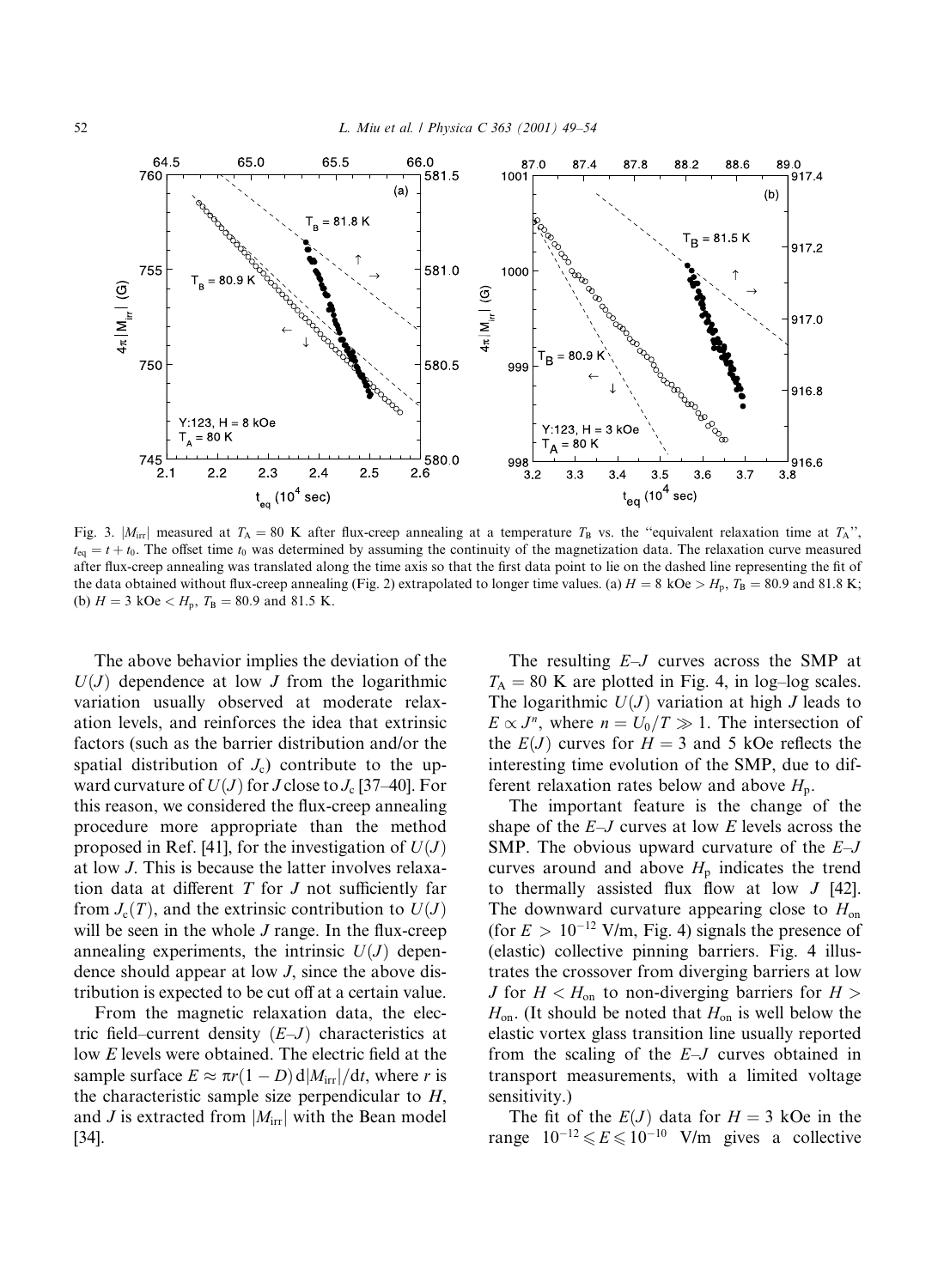

Fig. 4.  $E-J$  curves (double logarithmic scales) resulting from the relaxation of the irreversible magnetization across the second magnetization peak at  $T_A = 80$  K with the annealing temperature  $T_B \le 82.1$  K. For a large  $T_B - T_A$  difference, the plotted  $E(J)$ (symbols) are averaged values, whereas for a small  $T_B - T_A$ difference the whole data set is shown by a continuous line.

pinning exponent  $\mu \approx 1$ , suggesting that the collective pinning barriers just above  $H_{on}$  are related to the collective pinning of individual dislocations [43,44]. (The effect of the correlated disorder in our samples seems to be diminished due to the presence of a large amount of random quenched disorder, in agreement with Ref. [45].) The liquid-like behavior of the vortex assembly in the vicinity and above  $H_p$  would then appear as the result of the proliferation of dislocations across the SMP. As pointed out in Refs. [43,44], when the dislocation density becomes of the order of  $a^{-2}$ , where a is the mean inter-vortex spacing, the disordered vortex solid and the vortex liquid phase are thermodynamically indistinguishable.

# 3. Conclusions

The magnetization relaxation experiments in the flux-creep annealing regime performed across the SMP of disordered Y:123 crystals at relatively high T indicate that the barriers against flux motion remain finite at low J. The (elastic) collective pinning barriers observed in our experiments close to the onset field could be related to the recently proposed collective pinning of individual dislocations. However, even in this field range, below a certain J value, the creep process is also controlled by non-diverging barriers (involving the plastic vortex deformation), due to the co-existence of the Bragg glass and the disordered vortex phase. The creep process appears to be exclusively controlled by elastic barriers (diverging in the limit  $J \rightarrow 0$ ) only below the onset of the SMP, where the vortex system is stable against dislocation formation. The proliferation of dislocations across the SMP leads to liquid-like behavior of the disordered vortex phase in the vicinity and above the peak field. Due to a large amount of plastic vortex creep, an elastic vortex glass-vortex liquid transition close to the irreversibility line becomes inappropriate. At least in the high-field region, as recently proposed in Ref. [46], a scenario more like a conventional glass transition merits further consideration [47].

### **Acknowledgements**

This work was supported by the National Science Foundation under Grant no. DMR-9801990 at Kent State University, and by the Ministry of Education and Research under Grant no. 50771999B7 at the National Institute of Materials Physics, Bucharest. The kind assistance of the Alexander von Humboldt Foundation is gratefully acknowledged.

#### **References**

- [1] G. Blatter, M.V. Feigel'man, V.B. Geshkenbein, V.M. Vinokur, Rev. Mod. Phys. 66 (1994) 1125, references therein
- [2] D.R. Nelson, Phys. Rev. Lett. 60 (1988) 1973.
- [3] A. Houghton, R.A. Pelcovits, A. Sudbo, Phys. Rev. B 40  $(1989)$  6763
- [4] H. Safar, P.L. Gammel, D.A. Huse, D.J. Bishop, J.P. Rice, D.M. Ginsberg, Phys. Rev. Lett. 69 (1992) 824.